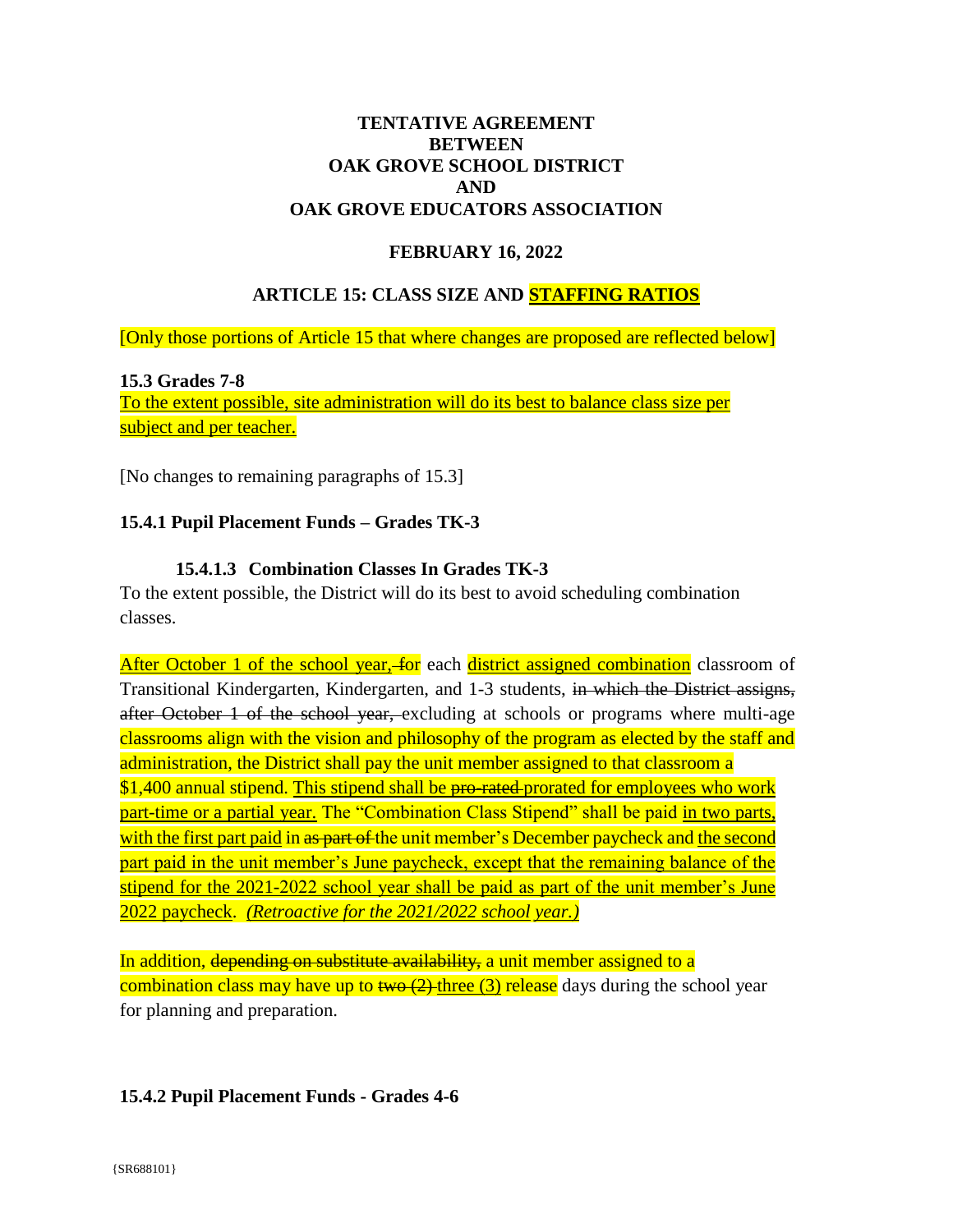### 15.4.2.3 Combination Classes In Grades 4-6

To the extent possible, the District will do its best to avoid scheduling combination classes.

After October 1 of the school year, Ffor each district assigned combination classroom of grades 4-6 in which the District assigns, after October 1 of the school year, excluding at schools or programs where multi-age classrooms align with the vision and philosophy of the program as elected by the staff and administration, a combination of grade 4-6 students, the **District shall pay the unit member assigned to that classroom a \$800.00** \$1,400 annual stipend. This stipend shall be pro-rated-prorated for employees who work part-time or a partial year. The "Combination Class Stipend" shall be paid in two parts, with the first part paid in as part of the unit member's December paycheck and the second part paid in the unit member's June paycheck, except that the remaining balance of the stipend for the 2021-2022 school year shall be paid as part of the unit member's June 2022 paycheck. (Retroactive for the 2021/2022 school year.)

In addition, depending on substitute availability, a unit member assigned to a combination class may have up to two  $(2)$  three  $(3)$  release days during the school year for planning and preparation.

### 15.4.3 Pupil Placement Funds - 7-8 Grades

The District shall pay excess pupil placement funds in the following amounts to unit members assigned to in any English language arts, math, social studies, English Language Development, or science class that exceeds thirty-five (35) students:

> \$2.00 per period for the 36th student;  $\frac{$2.00}{$4.00}$  per period for the 37th student.

### **15.4.4 Excess Pupil Placement**

The District's obligation to pay excess pupil placement funds shall not exceed four thousand dollars five thousand five hundred dollars \$5,500 per classroom.

# **15.8 Special Day Classes**

The District shall utilize the Special Education Local Plan Agency (SELPA) placement guidelines for Special Day Classes. The District shall communicate a transparent process to the SDC staff on how students are distributed among the district throughout the school year. The staffing ratio for non-categorical Special Day Classes in grades TK to 6 shall not exceed 15 to 1. The District shall schedule at least one (1) Instructional Aide throughout the student instructional day, or two (2) partial day Instructional Aides so that the SDC teacher is never scheduled to be alone with students.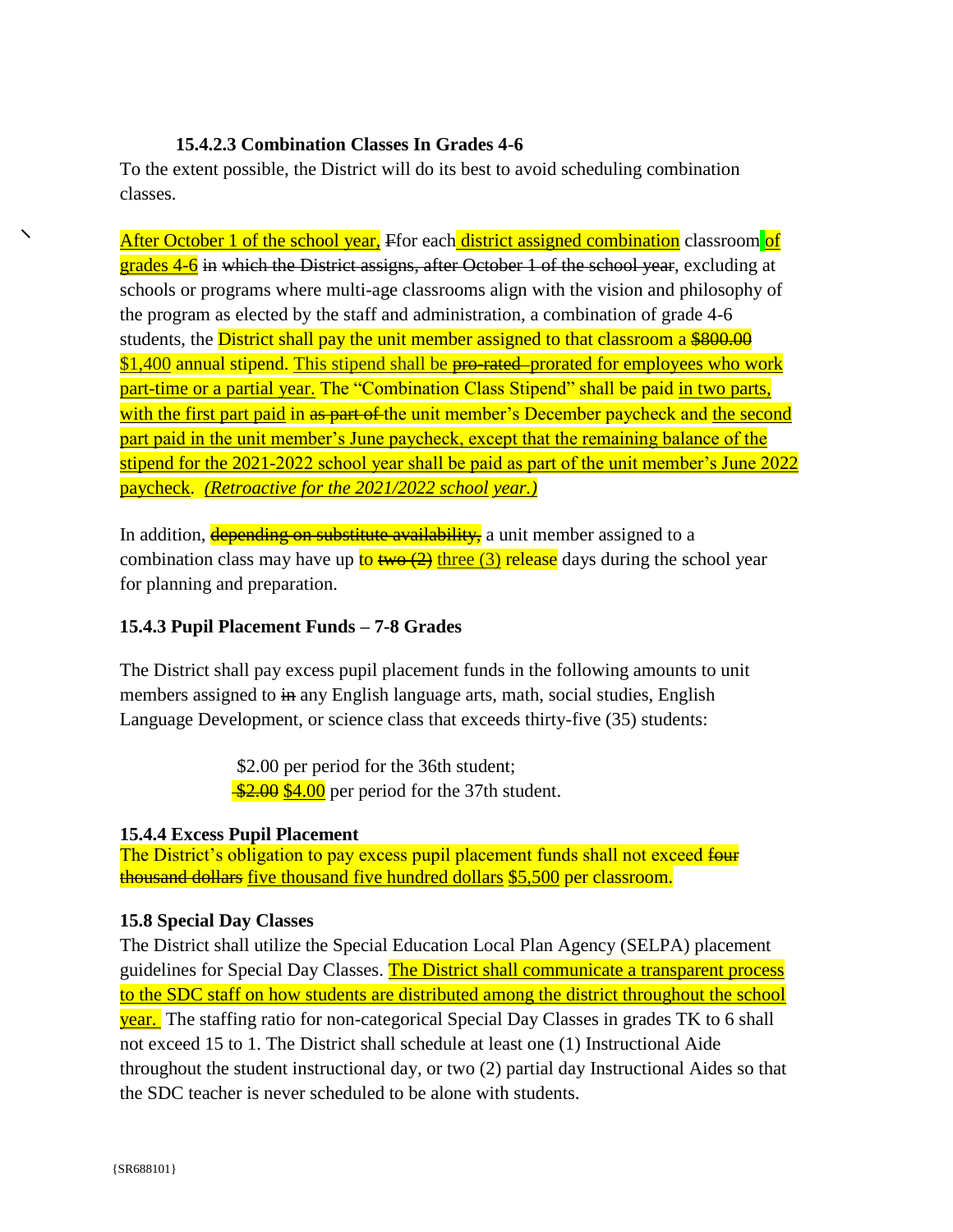# 15.8.3 Staffing Ratio For Classes For Students With More Intensive Educational **Needs**

The District shall make a reasonable effort to maintain the following teacher/student ratio in SDC/SH (Special Day Class/Severely Handicapped) classes for students with more intensive educational needs:

|                                                                                                         | <b>Nor</b><br>m | Hi<br>gh | Cа |
|---------------------------------------------------------------------------------------------------------|-----------------|----------|----|
| $SH - \text{Autistic (two (2) instructional assistants)}$                                               | 8               | 11       |    |
| <b>SH</b> - Low Functioning (two (2) instructional assistants) (DELETE<br>same as below from prior CBA) | $\overline{10}$ |          |    |
| $SH$ – Low Functioning (two $(2)$ instructional assistants)                                             | 9               | 12       | 13 |
| $SH$ – Emotionally Disturbed (two $(2)$ instructional assistants)                                       | 8               | 11       |    |

# **15.10 Resource Specialist/Teacher Caseload**

The caseload for resource teachers shall comply with guidelines established by the SELPA. No resource specialist or teacher shall have a caseload that exceeds 28 to 1. Effective with the 2022-2023 school year, Itinerant RSP staff will not be assigned to more than two school sites per academic year.

# **15.13 Psychologist Staffing Ratio 15.13 Psychologist Staffing Ratio**

The National Association of School Psychologists (NASP) recommends a ratio of 1 FTE to 500-700 students.

Reasonable efforts shall be made to balance the workloads of School Psychologists. This effort shall take into account school sites with populations of students with severe needs.

# 15.13 14 Special Education Joint Committee

The District and the Association agree to convene a committee to listen to the ideas and suggestions of special education unit members regarding special education unit members' working conditions and the delivery of special education services vearly.

Additionally, the District and OGEA agree to establish a task force to seek professional development for all unit members in the area of special education and inclusion.